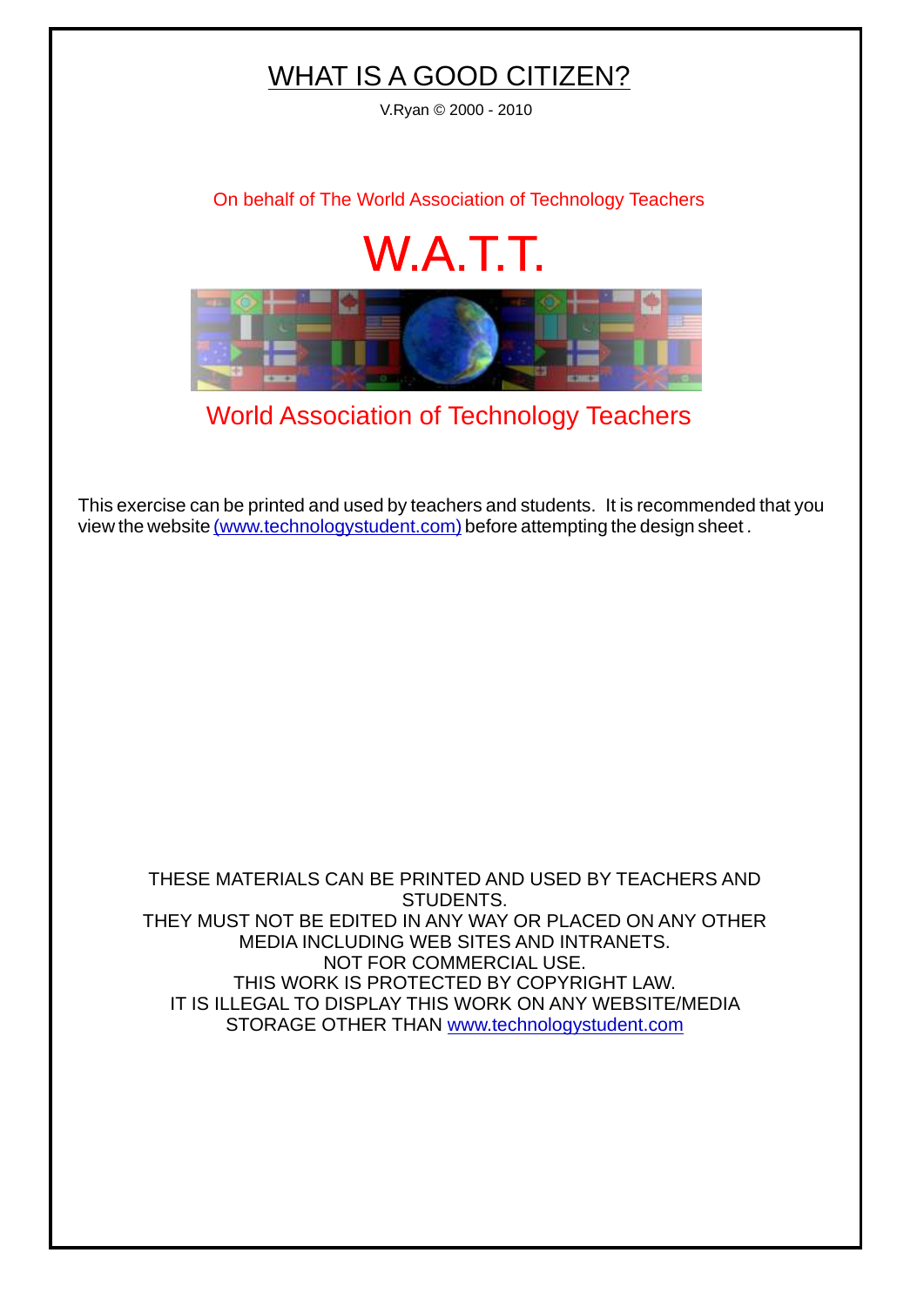## WHAT IS A GOOD CITIZEN?

A good citizen is some who respects others and their property. He/she is helpful and considerate, willing to put others first. He/she listens to the views of others and thinks about what they have to say. He/she helps people who are not in a position to help themselves. He/she respects the environment and does not damage it in anyway. He/she works hard. He/she is well mannered and pleasant. He/she is always willing to learn

Look carefully at the selection of 'good' citizen characteristics listed below. Arrange the good citizen characteristics in order of importance by placing No 1 next to the most important, down to No 9 the least important.

Considering yourself only, award yourself a mark out of ten for each citizen characteristic. Shade in the grid to represent the marks you have awarded. Add one more characteristic and mark at the bottom of the table.

|                                                               | 1 | $\overline{2}$ | 3 | 4 | 5 | 6 | $\overline{7}$ | 8 | 9 | 10 |
|---------------------------------------------------------------|---|----------------|---|---|---|---|----------------|---|---|----|
| <b>OBEYS THE LAW</b>                                          |   |                |   |   |   |   |                |   |   |    |
| <b>RESPECTS AUTHORITY</b><br>(POLICE ETC)                     |   |                |   |   |   |   |                |   |   |    |
| <b>CONTRIBUTES TO SOCIETY</b><br><b>AND THE COMMUNITY</b>     |   |                |   |   |   |   |                |   |   |    |
| <b>LOVES HIS/HER COUNTRY</b>                                  |   |                |   |   |   |   |                |   |   |    |
| <b>RESPECTS ALL NATIONALITIES</b>                             |   |                |   |   |   |   |                |   |   |    |
| <b>BELIEVES IN DOING</b><br><b>WHAT IS RIGHT</b>              |   |                |   |   |   |   |                |   |   |    |
| <b>STANDS UP FOR THE RIGHTS</b><br><b>OF OTHERS</b>           |   |                |   |   |   |   |                |   |   |    |
| <b>TRIES TO SERVE OTHERS</b><br><b>BEFORE HIMSELF/HERSELF</b> |   |                |   |   |   |   |                |   |   |    |
|                                                               |   |                |   |   |   |   |                |   |   |    |